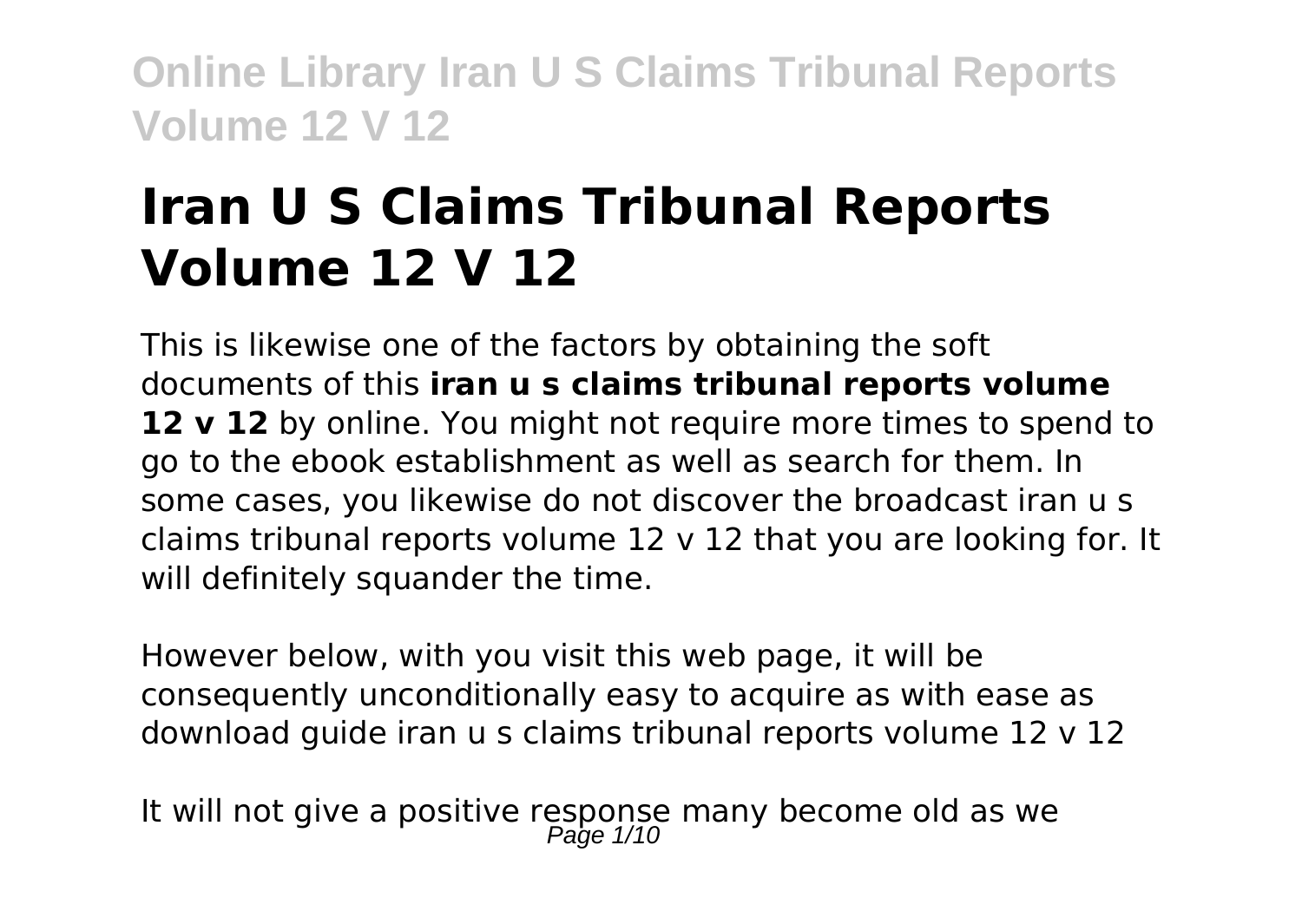explain before. You can attain it even though take steps something else at house and even in your workplace. as a result easy! So, are you question? Just exercise just what we present under as capably as review **iran u s claims tribunal reports volume 12 v 12** what you with to read!

Think of this: When you have titles that you would like to display at one of the conferences we cover or have an author nipping at your heels, but you simply cannot justify the cost of purchasing your own booth, give us a call. We can be the solution.

#### **Iran U S Claims Tribunal**

The Iran-United States Claims Tribunal was established on 19 January 1981 by the Islamic Republic of Iran and the United States of America to resolve certain claims by nationals of one State Party against the other State Party and certain claims between the State Parties. To date, the Tribunal has finalized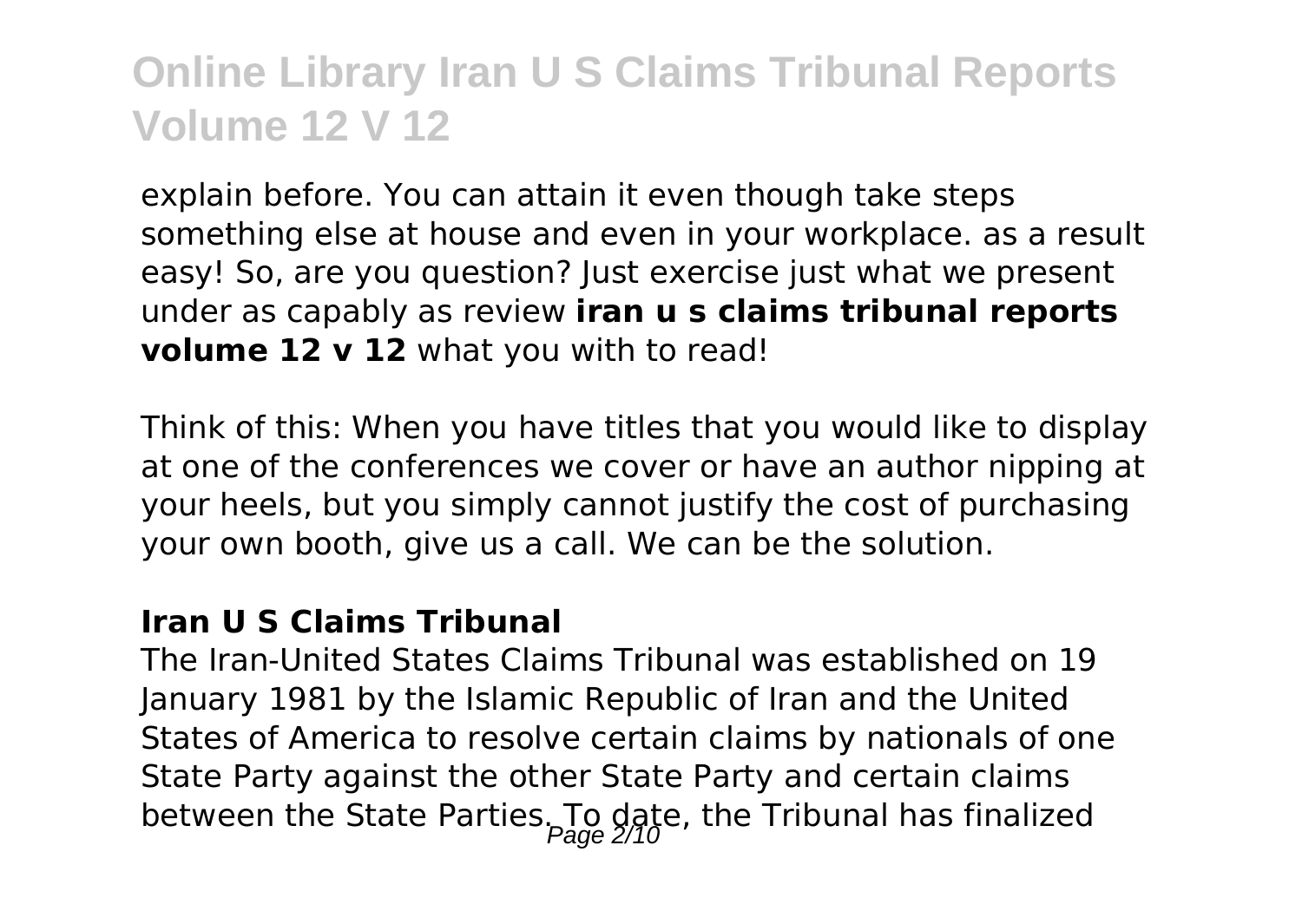over 3,900 cases.

#### **Iran–United States Claims Tribunal**

The Office of International Claims and Investment Disputes is responsible for representing the United States before the Iran-U.S. Claims Tribunal. In 1981, the United States and Iran entered into the Algiers Accords, which brought an end to the Embassy hostage crisis and created the Tribunal to resolve existing disputes between the two countries and their nationals.

#### **Iran-U.S. Claims Tribunal - United States Department of State**

Pursuant to the Algiers Declarations, the Tribunal has jurisdiction to decide four classes of claims: Claims of U.S. nationals against Iran and of Iranian nationals against the U.S. that arise from debts, contracts, and... Certain "official claims" between the U.S. and Iranian governments relating ...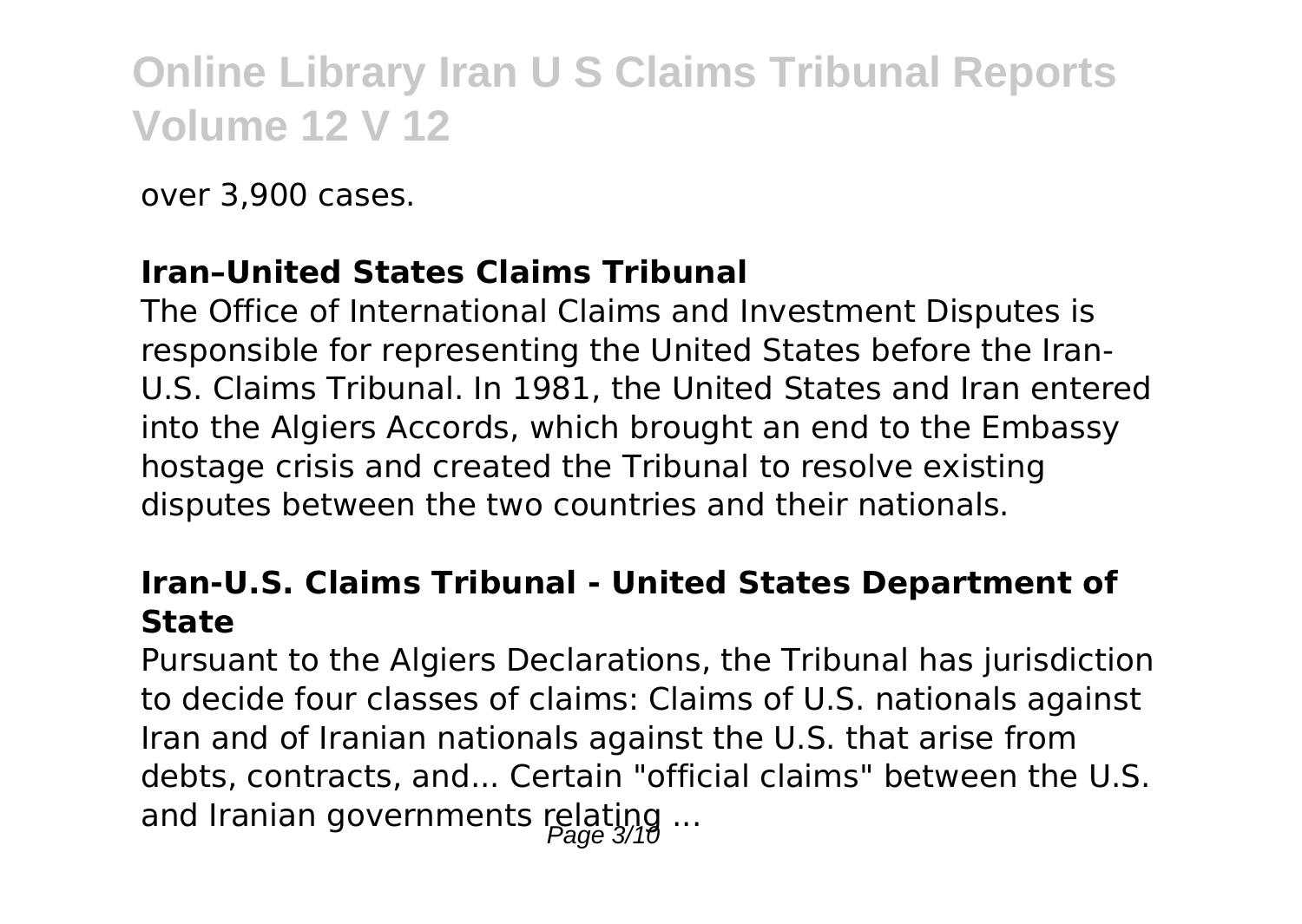#### **Iran–United States Claims Tribunal - Wikipedia**

Iran-United States Claims Tribunal. The Iran-United States Claims Tribunal was established in 1981 under the Algiers Accords, which also ended the hostage crisis at the American embassy in Teheran. The Tribunal exists to resolve claims by American nationals(primarily foreign investors) against the government of Iran, as well as claims by Iranian nationals against the U.S. governmentthat arose out of the 1979 Islamic revolution.

#### **Iran-United States Claims Tribunal - International ...**

The Tribunal sits in The Hague, The Netherlands and is comprised of nine arbitrators: three appointed by Iran, three by the United States, and three by the party-appointed members acting jointly or, in absence of agreement by an appointing authority.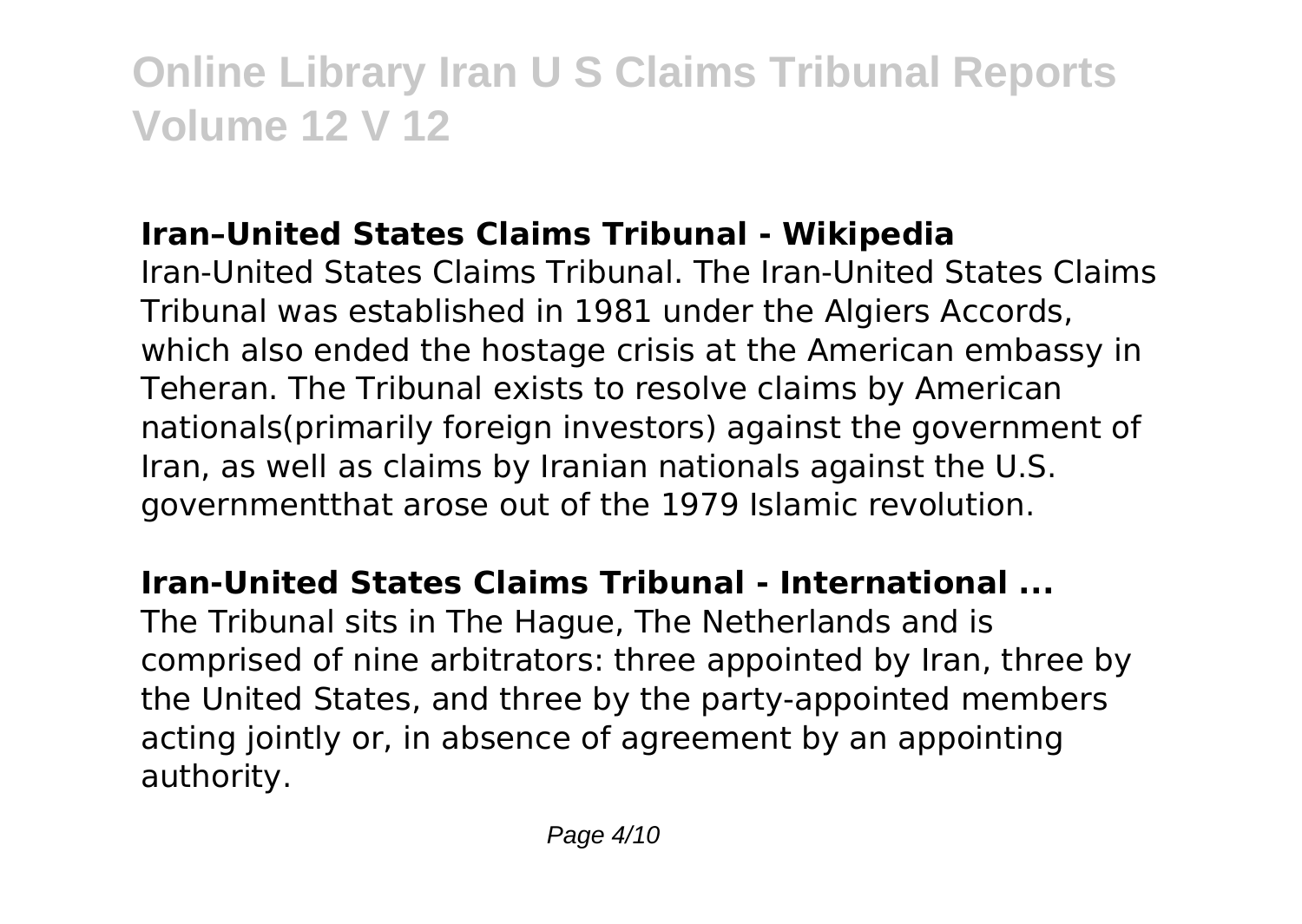#### **Iran-U.S. Claims Tribunal**

The Iran-United States Claims Tribunal came into existence as one of the measures taken to resolve the crisis in relations between the Islamic Republic of Iran and the United States of America arising out of the November 1979 hostage crisis at the United States Embassy in Tehran, and the subsequent freezing of Iranian assets by the United States of America.

#### **Contact Us - Iran–United States Claims Tribunal**

The Iran-United States Claims Tribunal, which has been called the most significant arbitral body in history, celebrated its 25th anniversary in 2006.

#### **The Iran-U.S. Claims Tribunal at 25 : the cases everyone**

**...**

The Iran–US Claims Tribunal was instituted in 1–981 to hear claims from the two governments and their nationals after they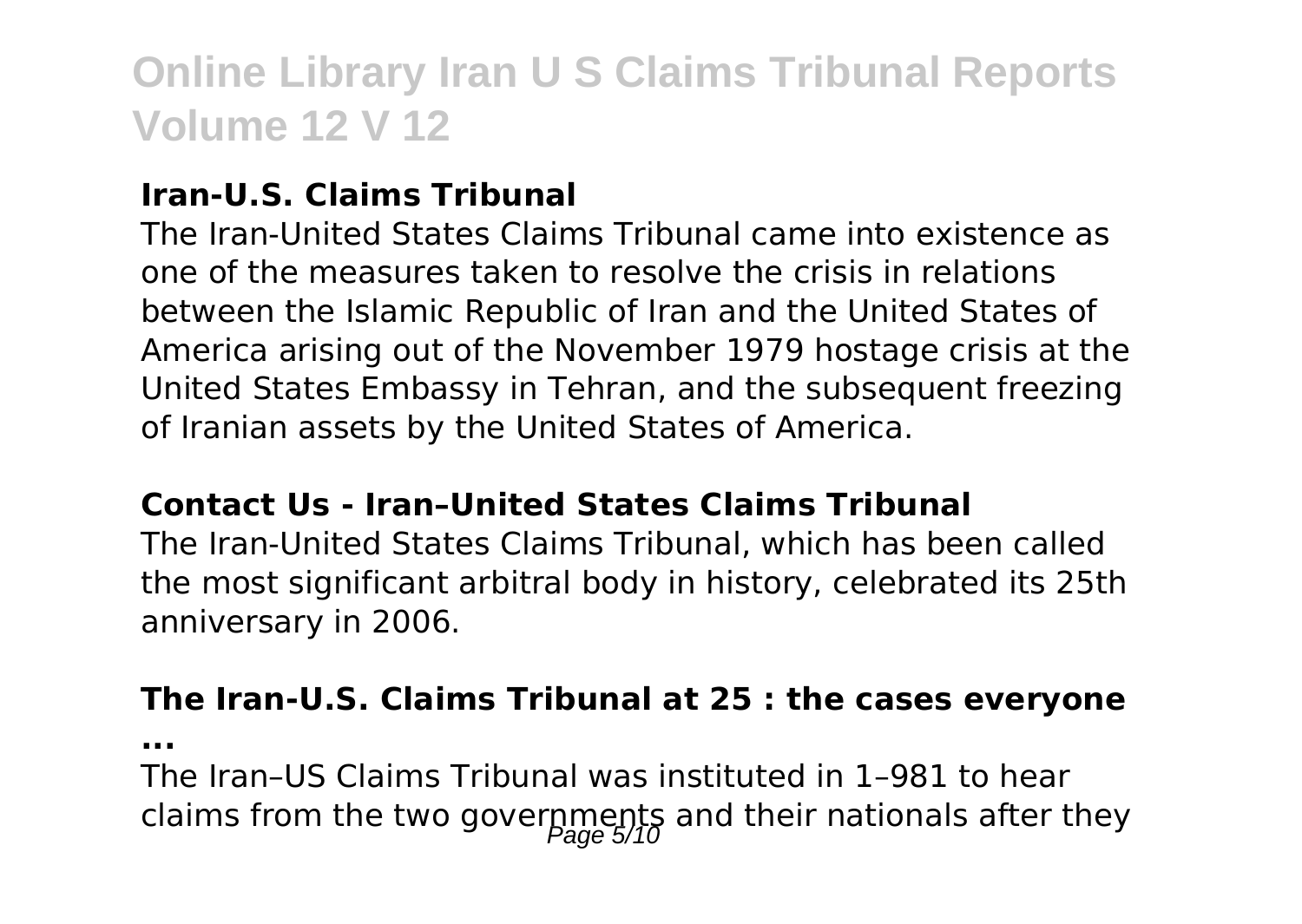broke diplomatic and economic ties.

#### **Data Analysis of the Iran–US Claims Tribunal's ...**

The State Department announced yesterday that the United States and Iran had agreed to settle one of the largest remaining claims outstanding at the Iran-US Claims Tribunal in the Hague and that in doing so, the United States had agreed to pay Iran roughly \$1.7 billion, consisting of \$400 million of Iranian money placed in a Trust Fund to buy U.S. military equipment in the 1970s, plus roughly \$1.3 billion in partial payment of interest. We do not have all the details, but this strikes me as ...

#### **U.S. Settlement of Iran Claims Tribunal Claim was Prudent ...**

An international arbitral tribunal (the Iran-United States Claims Tribunal) is hereby established for the purpose of deciding claims of 254 IRAN-UNITED STATES, CASE NO. A/18 nationals of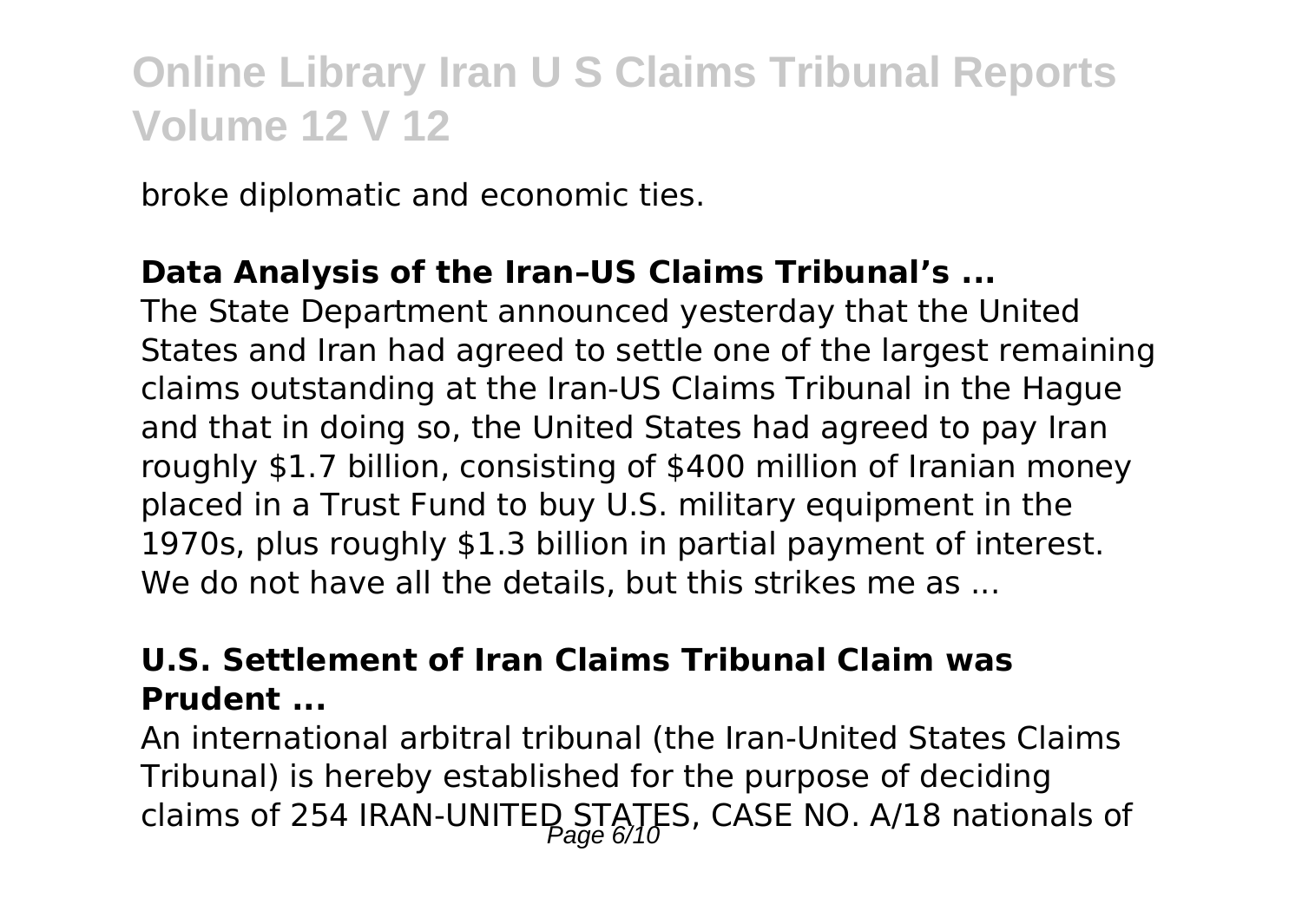the United States against Iran and claims of nationals of Iran against the United States...

#### **IRAN-UNITED STATES CLAIMS TRIBUNAL REPORTS**

The Tribunal, concerned principally with U.S. nationals' claims against Iran, is the most important international claims tribunal in over half a century. Its jurisprudence will contribute significantly to international law. The series includes the only complete and fully indexed report of this unique Tribunal's decisions.

#### **Iran-U. S. Claims Tribunal Reports: Iran-United States ...** The Tribunal's awards have been described as the most important body of international arbitration jurisprudence. The significance of these decisions as persuasive authority is second to none.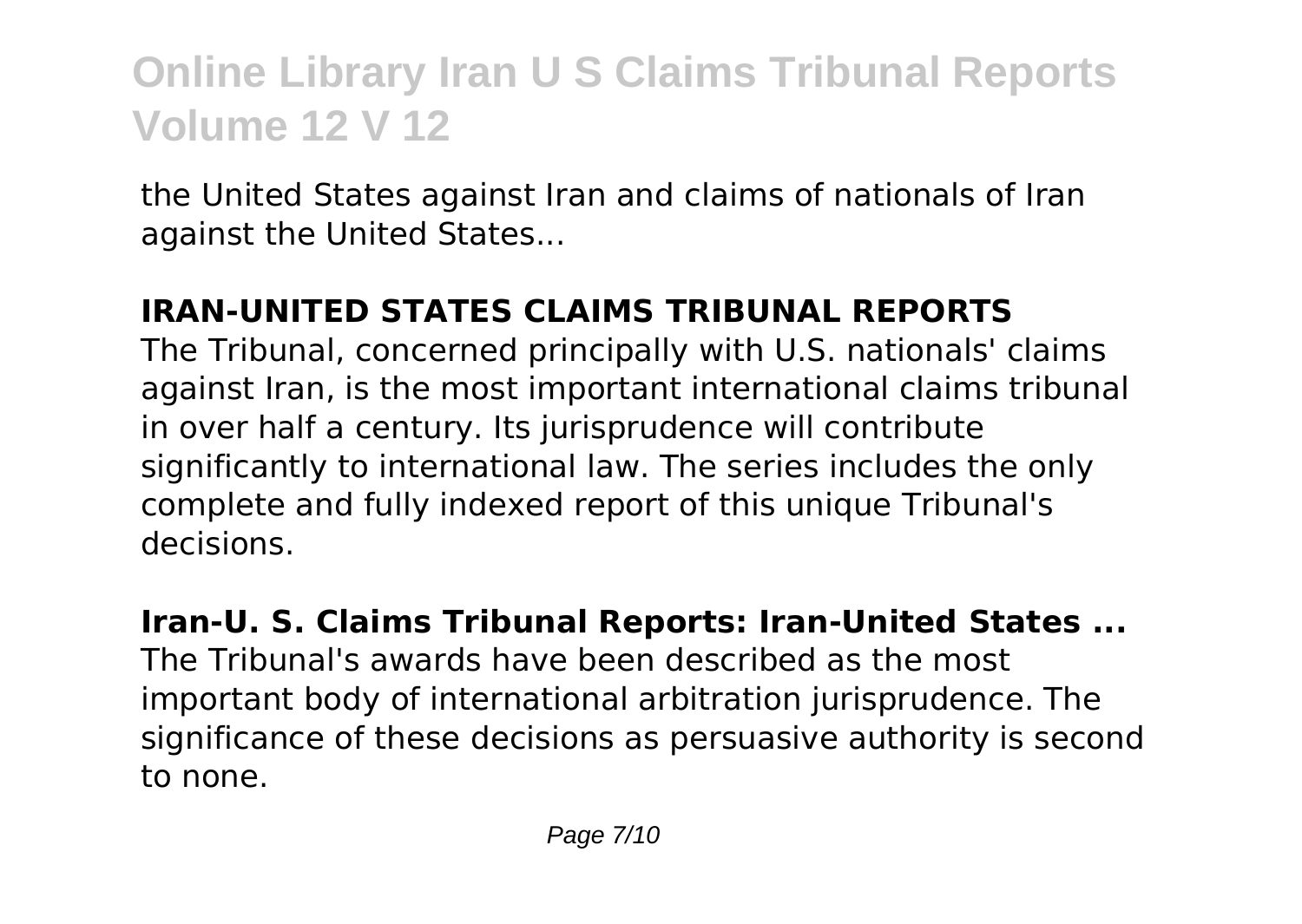#### **Iran-U.S. Claims Tribunal at 25 : The Cases Everyone Needs ...**

The Tribunal, concerned principally with the claims of US nationals against Iran, is the most important international claims tribunal to have sat in over half a century. Its jurisprudence is bound...

#### **Iran-U.S. Claims Tribunal Reports: Volume 28 - Google Books**

The Tribunal, concerned principally with the claims of US nationals against Iran, is the most important international claims tribunal to have sat in over half a century. Its jurisprudence is bound to make a uniquely important contribution to international law and, in particular, the law relating to aliens.

#### **Iran-U.S. Claims Tribunal Reports: Volume 3 (v. 3): Pirrie**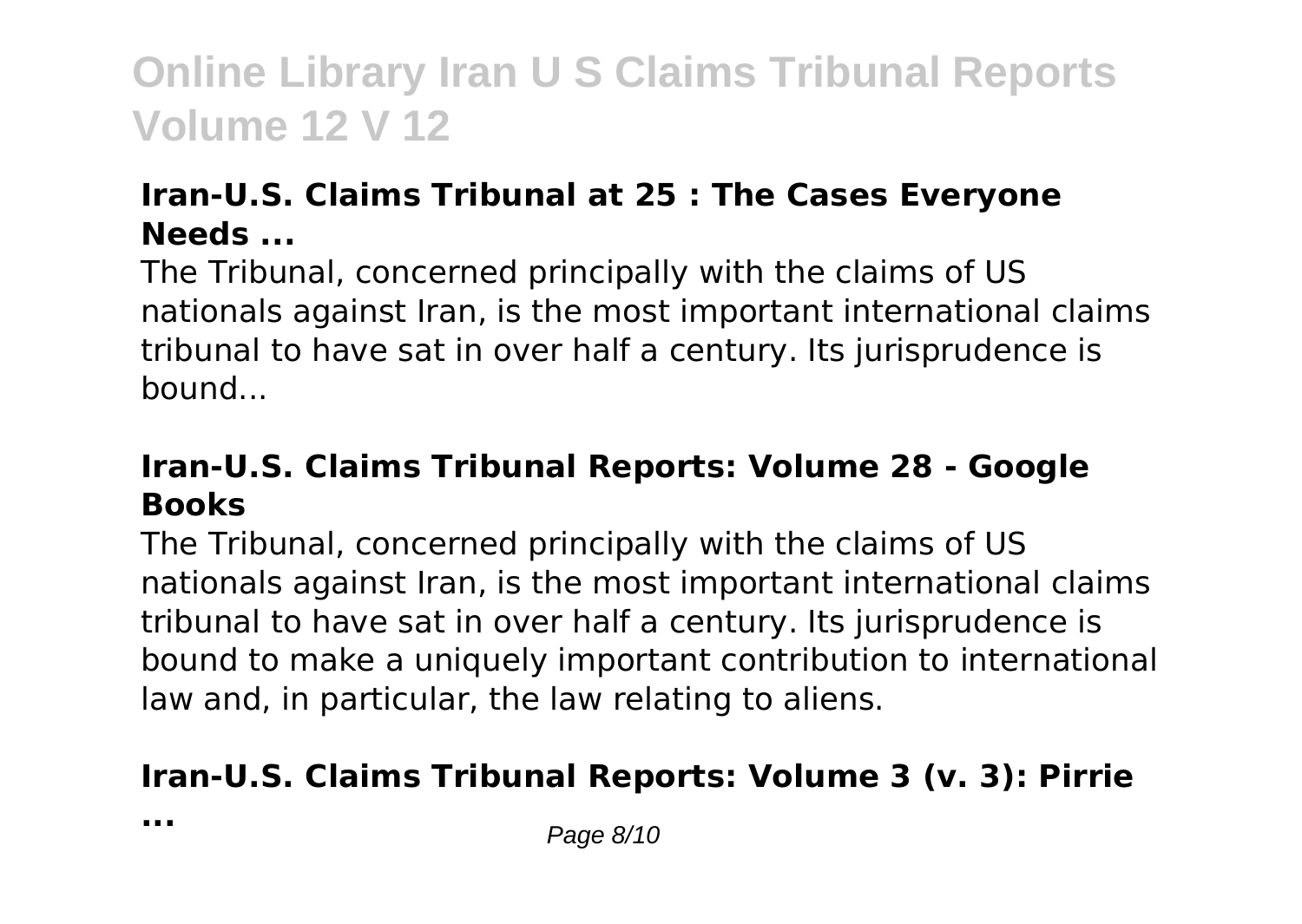The Iran-United States Claims Tribunal is arguably the most significant arbitral institution of the twentieth century. Although the completion of its last few cases could take a long time, the...

#### **The Iran-United States Claims Tribunal - Charles Nelson**

**...**

The Iran-U.S. Claims Tribunal, concerned principally with the claims of U.S. nationals against Iran, is the most important international claims tribunal Our Stores Are Open Book Annex Membership Educators Gift Cards Stores & Events Help

**Iran-U.S. Claims Tribunal Reports: Volume 37, 2003 by ...** In 1982, Iran filed a claim with the Tribunal pertaining to the FMS Trust Fund, which Lisa Grosh, Assistant Legal Advisor at the Department of State, has described as "a multi-billion dollar...